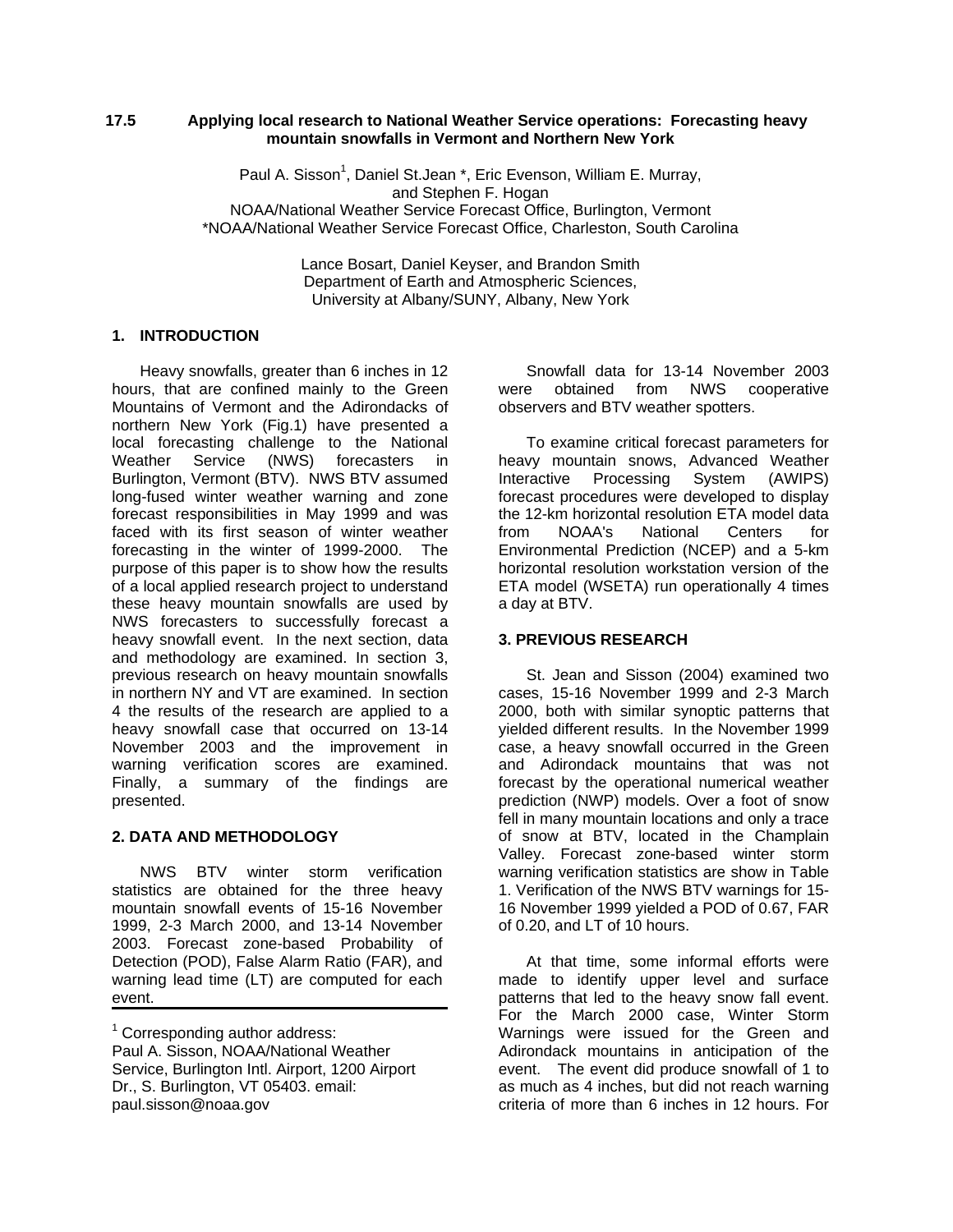this event the POD was 0.00 and FAR was 1.00 with no lead time (Table 1.).

These two events were hypothesized to be largely driven by, moist northwesterly lower tropospheric flow from the surface to ridgetop level (near 850 hPa), that was largely orthogonal to the mountains resulting in heavy snowfall over the higher terrain. This northwesterly flow was thought to be a result of surface low pressure center and upper level cut-off low to the east of the region. It was evident by the challenge of accurately forecasting these two events, that local research was needed to develop the knowledge and tools necessary to forecast events of this type in the future.

In 2001, NWS BTV in association with the University at Albany/SUNY (UA) and other NWS offices, through the Collaborative Science, Technology, and Applied Research Program (CSTAR), began a multi-faceted, multi-year collaborative research project on a wide variety of operational forecast challenges in the northeastern United States. Specifically, the NWS BTV collaborated with UA on the problem of forecasting cut-off cyclones and cases of heavy mountain snowfalls. This local research effort was undertaken to identify synoptic-scale and mesoscale patterns associated with heavy mountain snowfalls to determine if advances in NWP could predict these events, and provide forecasters at NWS BTV techniques and tools to assist in the prediction of these events.

As a direct result from the CSTAR project, St. Jean and Sisson (2004) found the following factors to be critical ingredients for forecasting upslope snow in Vermont and northern New York.

- Cutoff low (500 hPa) to the east/northeast of the region.
	- resulting in strong northwest flow aloft (greater than or equal to 50-kt).
- A nearly saturated environment
	- greater than 75% relative humidity from the surface to ridge top level. *(A deeper layer may actually be needed, i.e. surface to 10K ft.)*
- Strong low level winds
- Greater than or equal to 20-kt at 925 hPa and greater than or equal to 30-kt at 850 hPa.
- Significant cross-barrier component (wind direction 270- 320 degrees).
- Convective Instability
	- Equivalent potential temperature decreasing with height in the low levels.
	- Steep low level lapse rates (at least 5.5°C/km).
- Favorable dendritic snow growth region
	- Strong upward Omega at -12 to  $-18^{\circ}$ C.
- Cold air advection in the low levels.
- Event duration of at least 12 hours *(may be one of the most critical parameters)*.

These factors are incorporated into a forecaster checklist and conceptual model used at the NWS Burlington forecast office.

## **4. CASE OF 13-14 NOVEMBER 2003**

The results of St.Jean and Sisson (2004) were applied to a heavy mountain snowfall on 13-14 November 2003 in Vermont and northern New York. This event produced over 12 inches of snowfall in the mountains and only a trace of snow in the Champlain Valley (Fig.2). Radar composite reflectivity from the NWS BTV WSR-88D is shown in Fig. 3. Reflectivity of greater than 20 dBZ occurred over and on the windward slopes of the northern Green and Adirondack mountains. The snow fell for a 12-18 h period from 2100 UTC 13 November 2003 until 1500 UTC 14 November 2003. To transfer the results of the CSTAR project to NWS operations, AWIPS procedures were specifically developed to examine elements of the forecast checklist for heavy mountain snow events with the national 12-km ETA (Fig. 4), and the local 5-km workstation ETA model (Figs. 5, 6). Using these procedures to assess the threat of a heavy mountain snowfall, NWS BTV was able to successfully forecast the event several days in advance. Fig. 4 shows an AWIPS 4-panel display of the locally developed procedure for upslope snow forecasting which incorporate the critical ingredients for forecasting upslope snow events. These include a 500 hPa low center located over northern ME, 850 hPa wind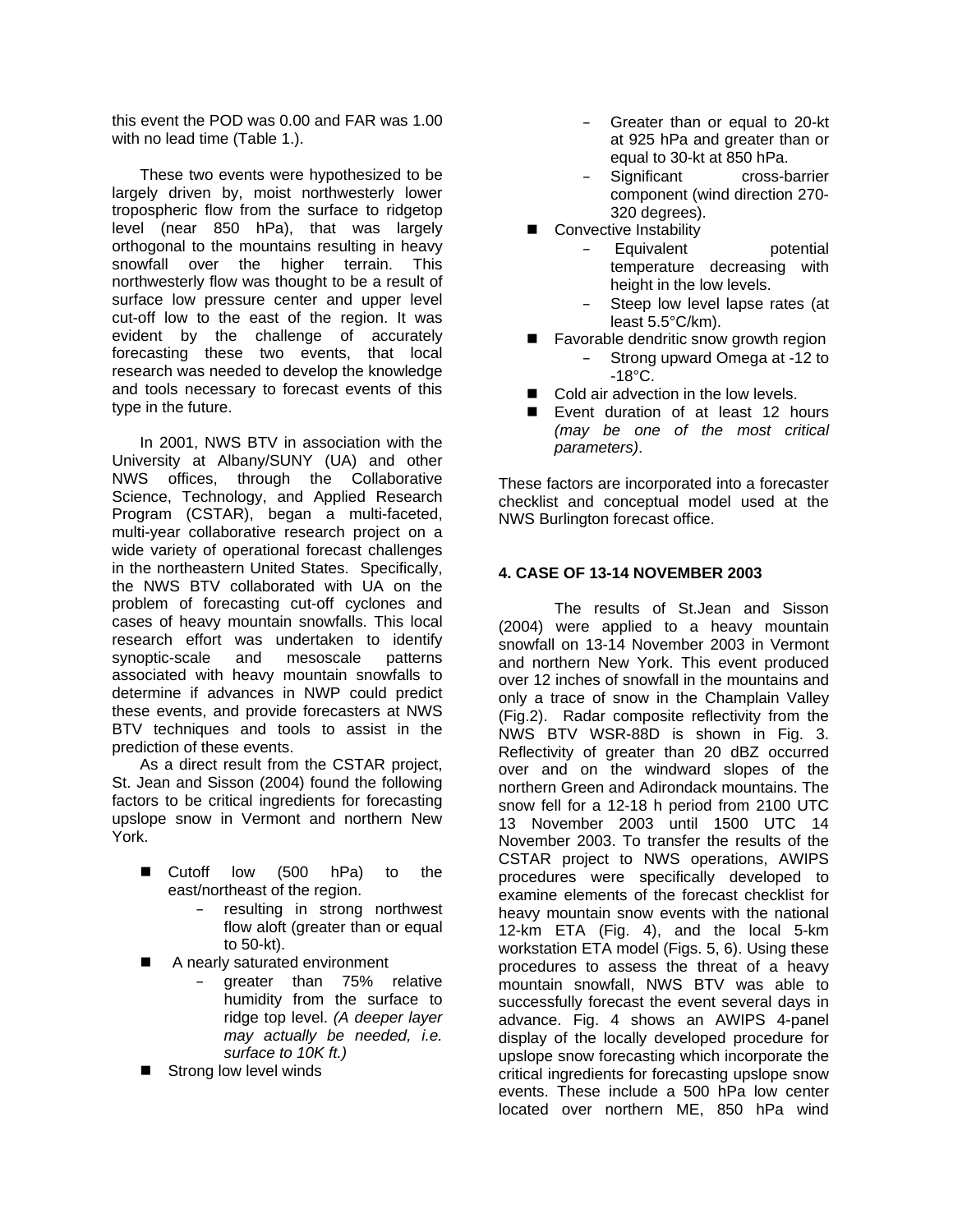greater than 50 kt, relative humidity greater than 80%, 1000-850 hPa lapse rates greater than 6.5  $\mathrm{°C}$  km<sup>-1,</sup>, and the location of the ETA model accumulated precipitation forecast located over the mountainous terrain, which were all present in the November 2003 event. Fig. 5 shows favorable dendritic snow growth (Waldstreicher 2002) was indicated at Underhill, VT on the windward side of Mt. Mansfield (4393 ft MSL), the highest point in VT, by the 5-km workstation ETA. The workstation ETA also produced a realistic pattern of 24-h accumulated precipitation forecast for this region with over one inch of liquid equivalent precipitation forecast over the northern Green mountains in the 24-h ending at 1500 UTC 14 November 2003 (Fig. 6).

NWS BTV, using the forecast checklist and high resolution NWP model forecasts, was able to issue a Winter Storm outlook more than 2 days (55 hr) in advance to alert the public of the potential for heavy snow in the mountains. A Winter Storm Watch preceded the event by 43 hours. Winter storm warning verification statistics of the event yielded a POD of 1.00, a FAR of 0.10, and LT of nearly 19 hours (Table 1). These statistics show a dramatic improvement in the warning service with an increase of 149% in POD, 200% decrease in FAR, and increase 190% in LT when compared with the 15-16 November 1999 case.

## **5. SUMMARY**

NWS offices performing research in collaboration with Universities can lead to improved predictions of local weather phenomena. Synoptic-scale and mesoscale patterns associated with these phenomena are identified. Advances in local NWP are shown to assist the forecaster in the prediction of these events. Local forecast techniques and tools developed for upslope snow events and used by the NWS BTV forecasters are illustrated. The transfer of the research results to NWS operational forecasters through specifically developed AWIPS forecast display procedures is also discussed. Warning event statistics for these three upslope snow events are shown, since they are useful as some measure of the successful transfer of the research and technology to operational weather forecasting. More cases of heavy mountain snowfall in the Green and Adirondack mountains are needed to determine how successful the checklist and

forecast procedures are in predicting these kinds of events.

## **ACKNOWLEDGEMENTS**

Heather Hauser at the NWS Eastern Region Headquarters, Scientific Services Division, provided invaluable feedback during the submission of this manuscript. This work was completed in conjunction with the University at Albany/SUNY as part of the CSTAR program, supported by NOAA grant 1007941-1-012365. Additional information regarding the University at Albany CSTAR program may be found at [http://cstar.cestm.albany.edu](http://cstar.cestm.albany.edu/).

## **REFERENCES**

- St. Jean, D. and P. A. Sisson, 2004:
	- Characteristics Of Upslope Snowfall Events In Northern New York State and Northern Vermont: Diagnostics And Model Simulations Of Several Northwest-Flow Cases. Preprints, 20<sup>th</sup> *Conference on Weather Analysis and Forecasting,* Seattle, WA, Amer. Meteor. Soc., CD-ROM*, 18.4.*
- Waldstreicher, J.S., 2002: A foot of snow from a 3000-foot cloud: The ocean-effect snowstorm of 14 January 1999. *Bull. Amer. Meteor. Soc.*, **83**, 19-22.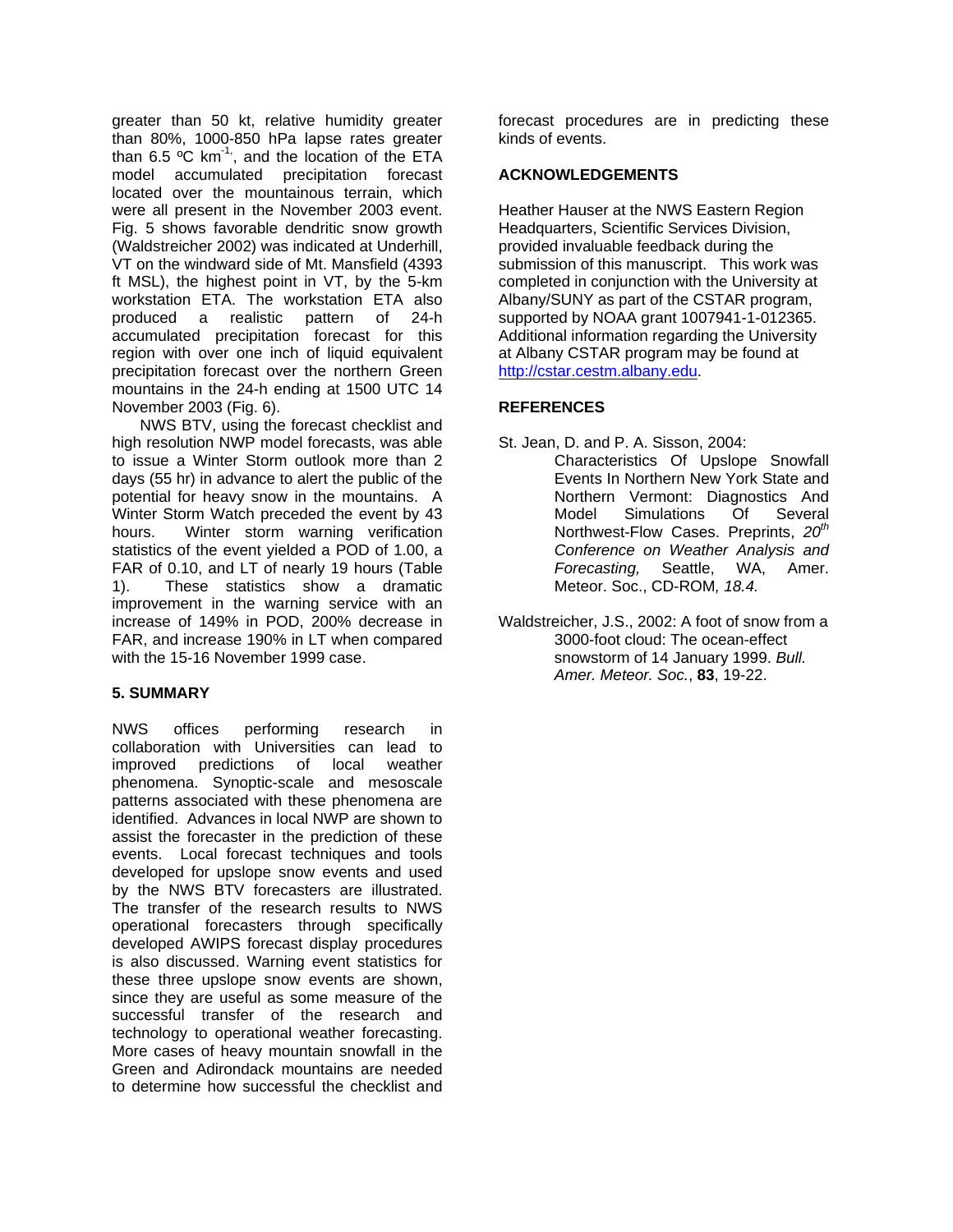# **FIGURES**



Fig. 1. Topography and main topographic features of the NWS BTV county warning area in northern NY and VT.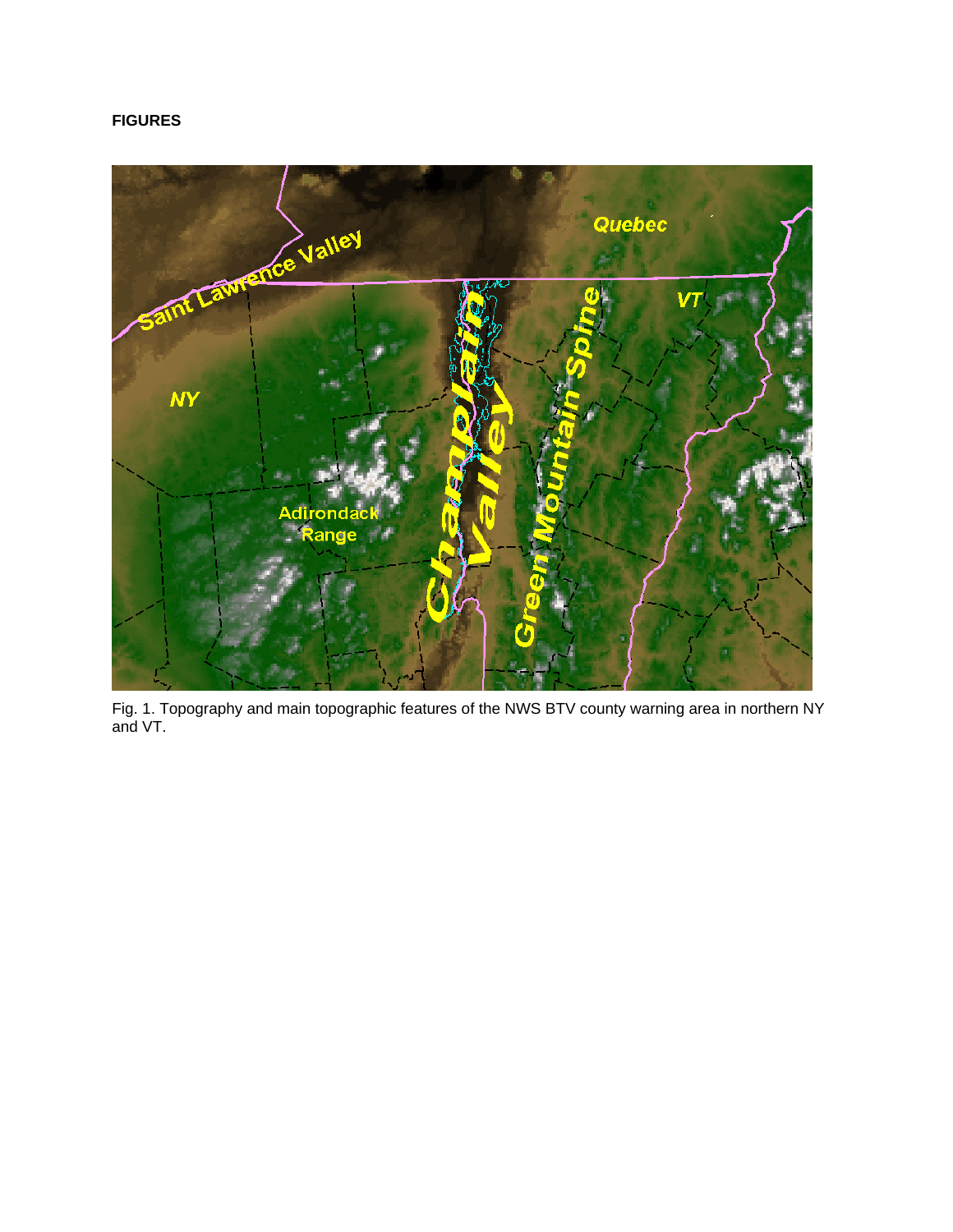

Fig. 2. Snowfall (solid, in) for 13-14 November 2003. Solid square indicates the location of Burlington, VT (KBTV) and the solid circle is the location of Underhill, VT on the windward slope of the highest point in VT on the Green Mountain ridge.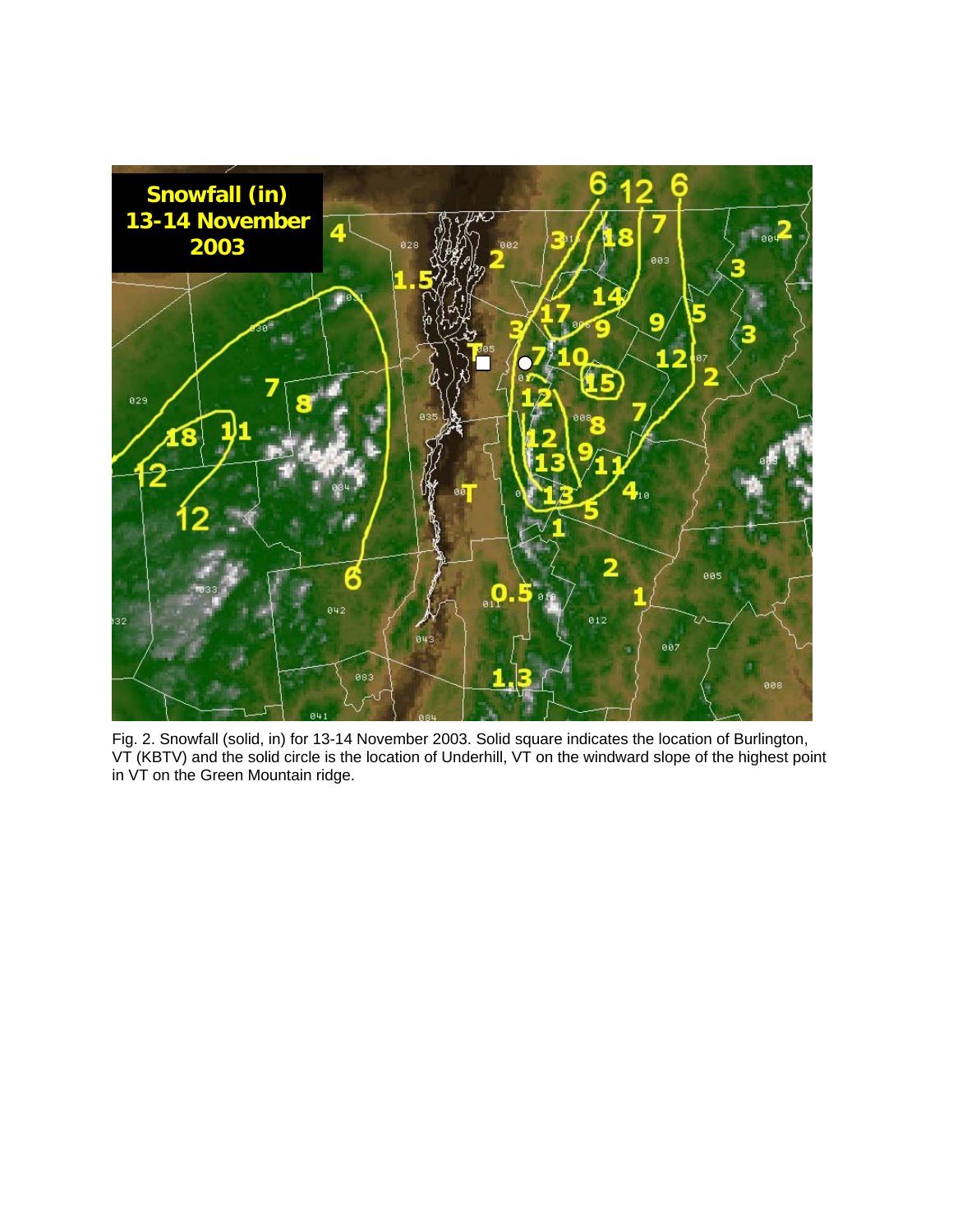

Fig. 3. NWS WSR-88D composite Reflectivity (dBZ) at 0254 UTC 14 November 2003.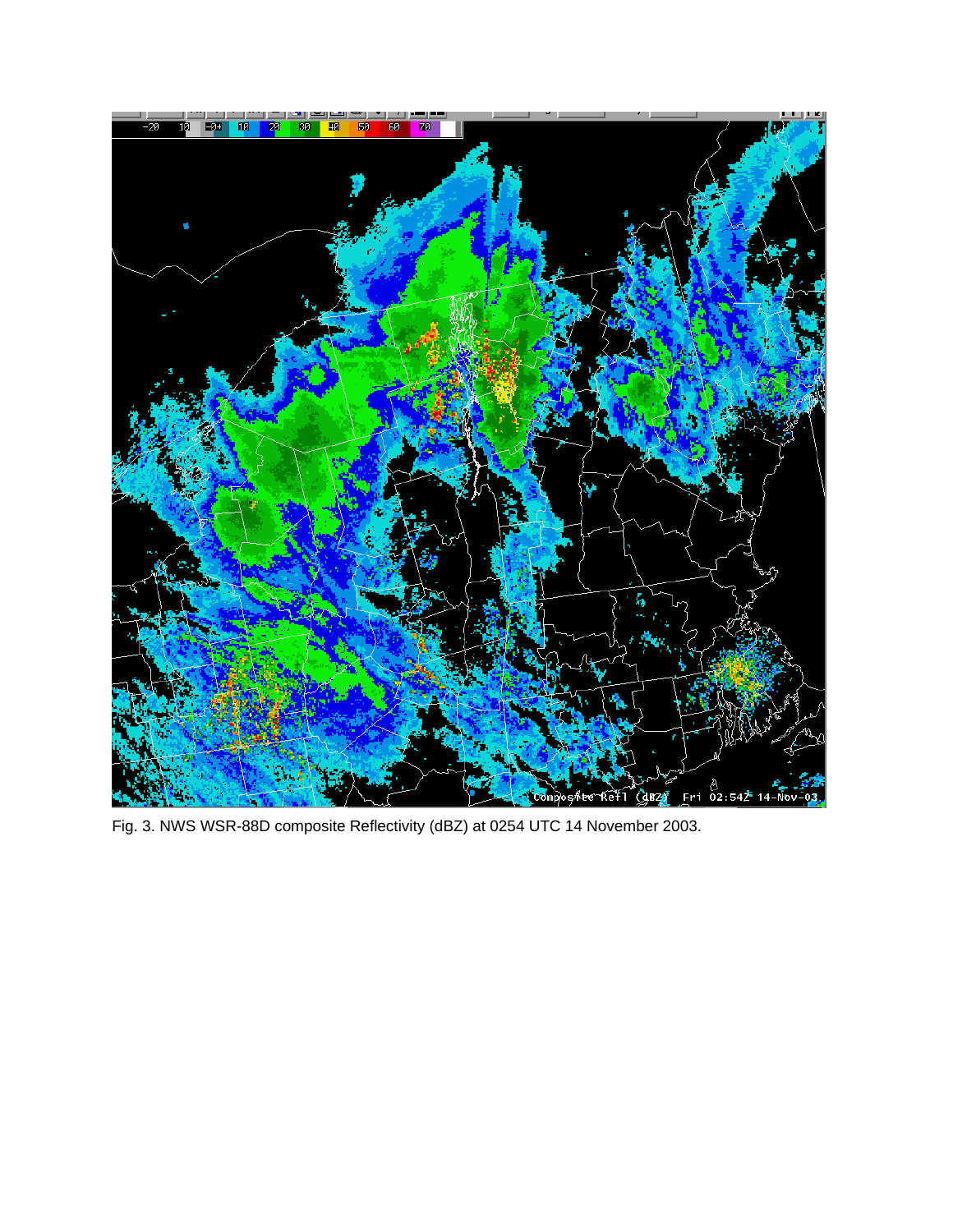

Fig. 4. AWIPS ETA model 21-h forecast from 0600 UTC 13 November 2003 valid at 0300 UTC 14 November 2003. This AWIPS 4-panel shows the locally developed upslope forecast procedure that employs the ingredients based upslope snow conceptual model. The upper left panel depicts 500 hPa heights (dm). The upper right panel depicts 850 hPa heights (solid, dm), 850 hPa relative humidity (shaded at 10% intervals greater than 70%), 850 hPa wind barbs (kt), and 850 hPa temperature (dashed,  ${}^{\circ}$ C). The lower left panel is the 1000-850 hPa lapse rate ( ${}^{\circ}$ C km<sup>-1</sup>). The lower right panel is the 3-h accumulated quantitative precipitation forecast (in.).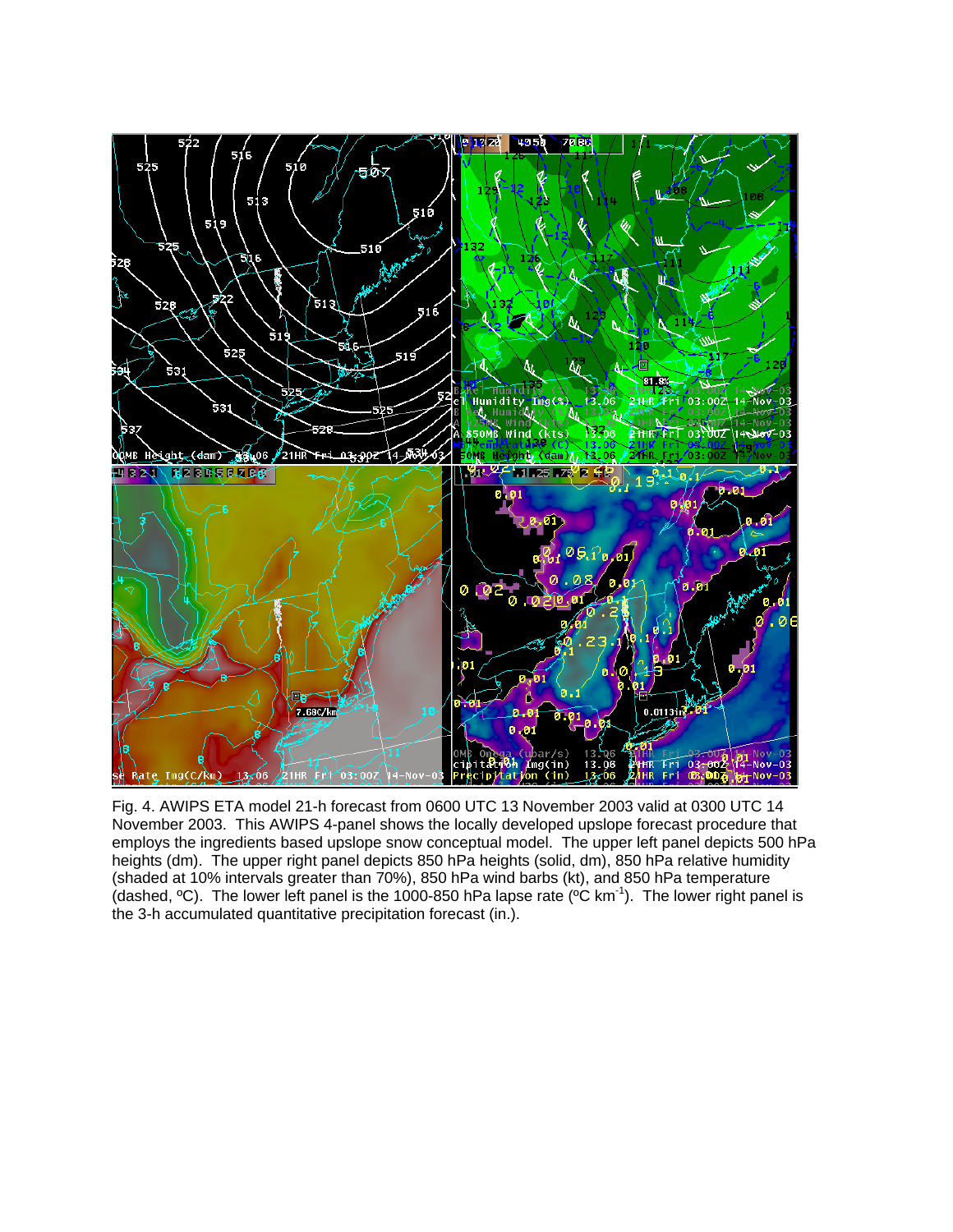

Fig. 5. Time cross section (time increasing from right to left) from the 1200 UTC 13 November 2003 5 km workstation ETA model for Underhill, VT. Relative humidity (shaded,%) dark red greater than 70%, light red greater than 80%, dark green greater than 90 % and light green greater than or 95 %. Omega (thin solid,  $\mu$ bar s<sup>-1</sup>) contour interval of 5  $\mu$ bar s<sup>-1</sup>. Area enclosed by thick solid yellow contours indicates where relative humidity is greater than 80% and temperature is between -12 and -18 °C.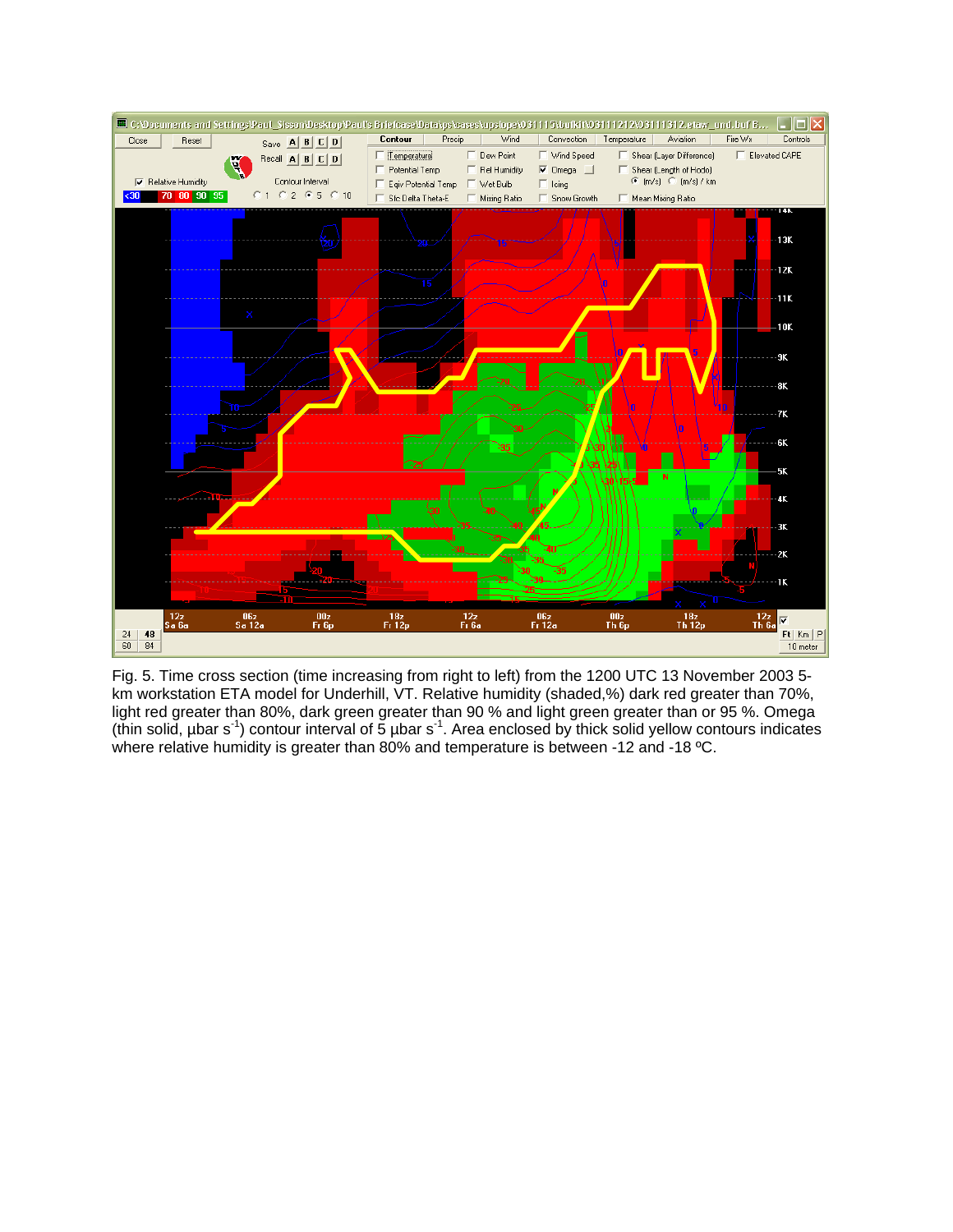

Fig. 6. 24 h accumulated precipitation forecast from the 1200 UTC 13 November 2003 5-km workstation ETA model valid at 1500 UTC 14 November 2003.